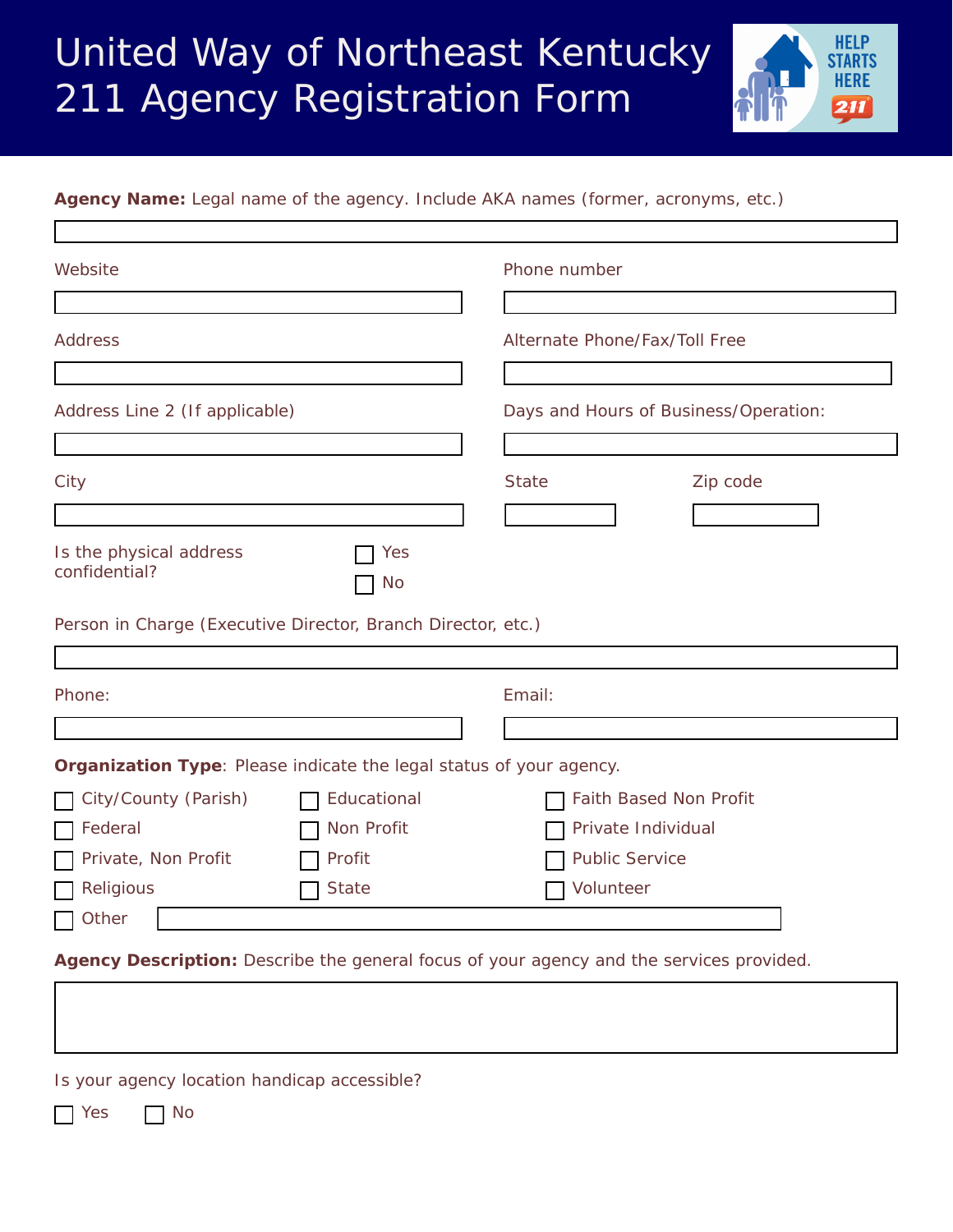**Program Name:** Please provide any names the specific program may also be known as in the community.

**Program Description**: Please describe the specific *services* provided and the population it serves. This information may or may not be published in the 2-1-1 Directory, so please be as comprehensive and concise as possible. Do not use abbreviations or acronyms. (*Note:* United Way 2-1-1 reserves the right to edit as necessary for space consideration and consistency.)

**Hours of Program/Service Operation:** (include specific days if applicable.

## **Program Contact Person** (person in charge of specified program.)

| Phone:                                                                                                                                                                                     |                       | Email: |  |
|--------------------------------------------------------------------------------------------------------------------------------------------------------------------------------------------|-----------------------|--------|--|
|                                                                                                                                                                                            |                       |        |  |
|                                                                                                                                                                                            |                       |        |  |
| <b>Areas Served:</b> Please mark the communities that are served by your<br>agency. Mark all that apply.                                                                                   |                       |        |  |
| □ Boyd County                                                                                                                                                                              | <b>Carter County</b>  |        |  |
| <b>Elliot County</b>                                                                                                                                                                       | <b>Greenup County</b> |        |  |
| Lawrence County (KY)                                                                                                                                                                       |                       |        |  |
| $\Box$ Other nearby county                                                                                                                                                                 |                       |        |  |
| <b>Population:</b> Does your program target particular groups?                                                                                                                             |                       |        |  |
| $\Box$ Yes, please select all that apply                                                                                                                                                   | No                    |        |  |
| <b>Population:</b> Does your program target particular demographic groups? If so, please specify. (i.e.,<br>At risk youth, senior citizens (60+), persons experiencing homelessness, etc.) |                       |        |  |
|                                                                                                                                                                                            |                       |        |  |

**Eligibility Requirements:** Does your program have specific requirements to qualify?

| Voc | N∩ |
|-----|----|
|-----|----|